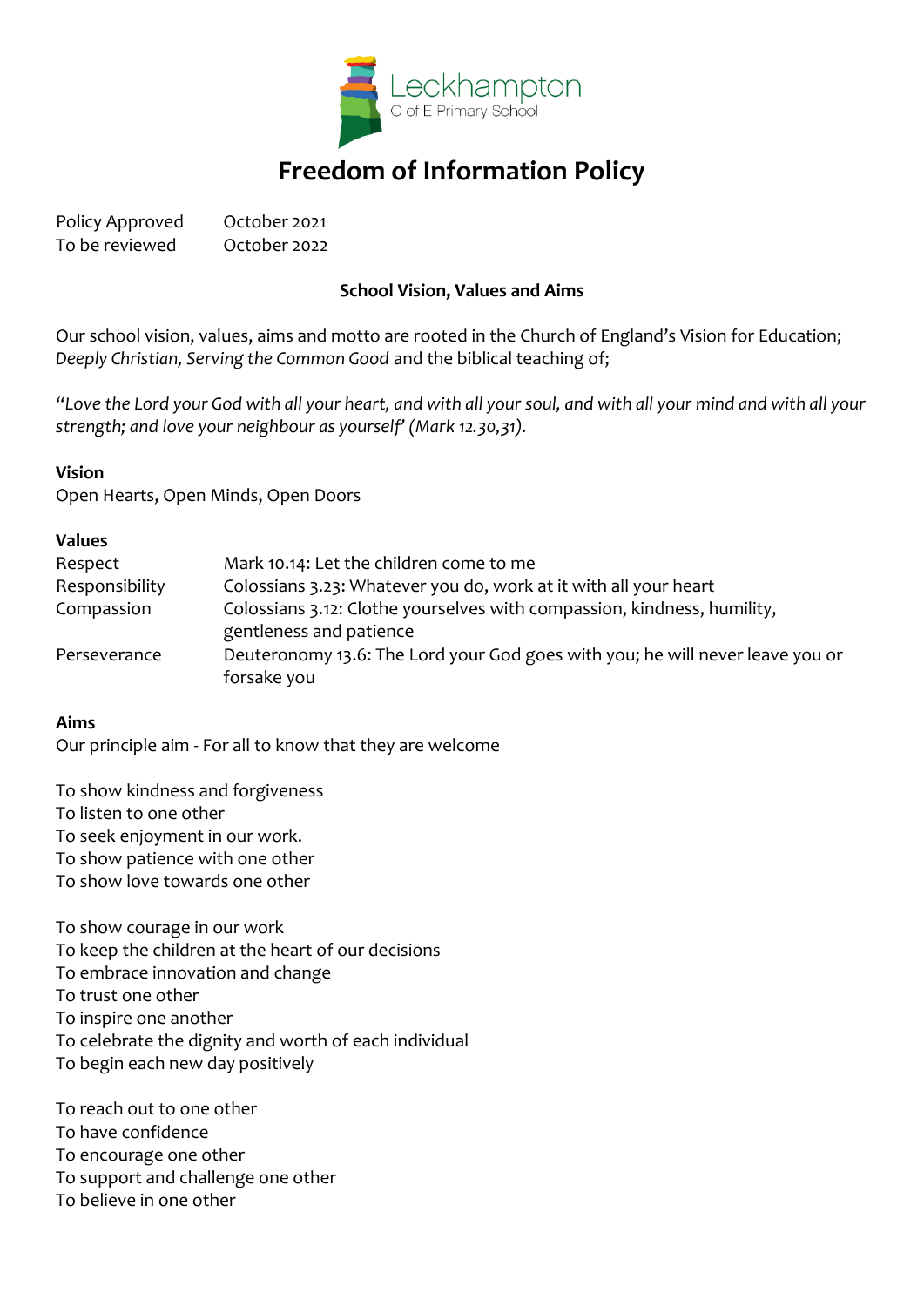### **1 Introduction**

Leckhampton C of E Primary School is committed to transparency in its dealings with the public and fully embraces the aims of the Freedom of Information Act 2000 and the access provisions of the Data Protection Act. The School will make every effort to meet its obligations under the respective legislation and will regularly review procedures to ensure that it is doing so.

The underlying principle of this policy is that the public have a right to access to recorded information held by the School and that the School should seek to promote an open regime regarding access to information, subject to the exemptions contained within the relevant legislation.

Separate guidance, in the form of operating procedures has been given to staff in the staff handbook on how to handle information requests received under the FoIA regime.

# **2 Background**

The FoIA applies to all public authorities and came fully into force on 1<sup>st</sup> January 2005. It provides the public with a statutory right of access to recorded information held by the authorities, subject to certain exemptions, within twenty working days. The Act is fully retrospective and applies to all information that falls within the scope of the Act, not just information created from 1<sup>st</sup> January 2005. Section 19 of the Act also obliges the School to make information pro-actively available in the form of an approved 'publication scheme'.

In addition, individuals have a statutory right of access to their own 'personal data' under the DPA. Individual access rights to personal data are extended by the FoIA through amendments to the access provisions of the DPA.

The EIR provides a statutory right of access to 'environmental information', as defined in these regulations. The EIR came into force on 1<sup>st</sup> January 2005 and replaces the existing 1992 Regulations. The EIR are also fully retrospective.

The Government's Information Commissioner enforces these three information regimes.

Each regime contains certain categories of exempt information, where information can be withheld. Any decision to withhold information under an exemption can be referred by the applicant to the Information Commissioner, who can overturn any decision to withhold information. For the purposes of this policy, the 'public' is defined as any individual or organisation anywhere in the world and an 'information request' refers to any request for recorded information made under the FoIA, EIR or DPA.

# **3 Timescales**

FoIA requests should be dealt with within 20 working days following the date of receipt, excluding any day which is not a school day (this effectively equates to a period of 20 school days)

A 'school day' will be any day on which there is a session and the pupils are in attendance. 'Working days' exclude school holidays and 'inset' or training days where the pupils are not present.

Requests for Data Protection (subject access requests) should be dealt with within 40 calendar days.

Requests for pupil education records should be dealt with within 15 school days.

# **4 Delegated Responsibilities**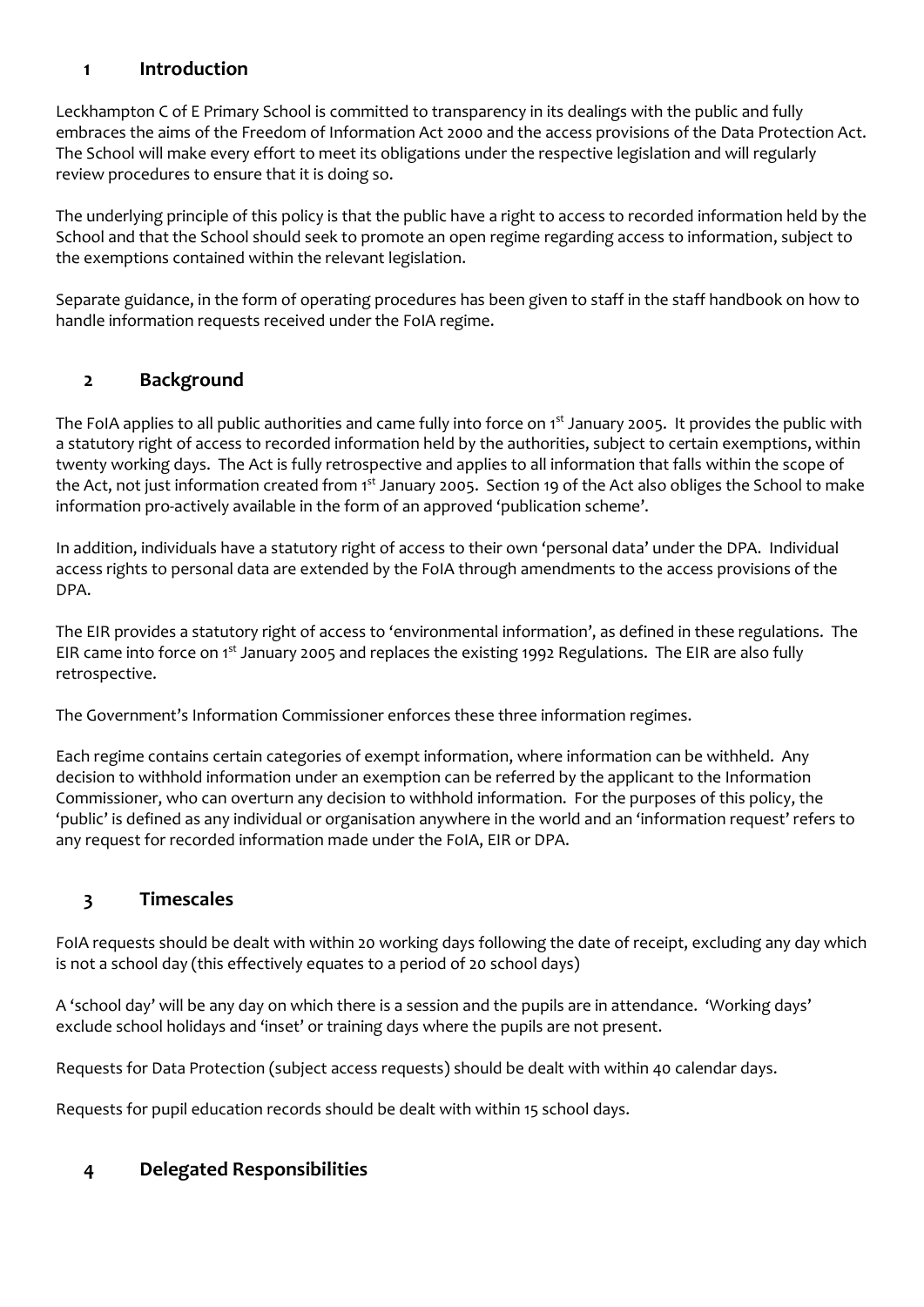Overall responsibility for ensuring that the School meets the statutory requirements of the FoIA, EIR and DPA lies with the Governors and the Chair of Governors has overall responsibility for information management issues. They have delegated the day to day responsibility of implementation to the Headteacher.

The Headteacher is assisted by the Assistant Headteachers who currently fulfil the role of FoI officer. All School staff are responsible for ensuring that they handle request for information in compliance with the provisions of the various Acts, taking advice from the FoI officer where necessary.

# **5 Scope**

This policy applies to all recorded information held by the School that relates to the business of the School. This includes :-

- Information created and held by the School
- Information created by the School and held by another organisation on our behalf
- Information held by the School provided by third parties, where this relates to a function or business of the School (such as contractual information) and
- Information held by the School relating to Governors where the information relates to the functions or business of the School.

This policy does not cover personal written communications (such as personal e-mails sent by staff). The School's Data Protection Policy establishes the standards regarding the use of 'personal data' (as defined by the DPA).

# **6 Requesting Information**

#### 6.1 Procedures

Practical procedures for handling information enquiries in line with the relevant legislation will be produced and copies can be obtained from the School's FoI Officer.

The School has a duty under both the FoIA and EIR to provide advice and assistance to applicants making information requests. This includes assisting the applicant in making the application for information. Although no such duty exists under the DPA, the same level of care will be provided.

#### 6.2 Charges

The three information regimes contain different provisions that permit charges to be made for responding to information requests. The Governing Body may charge a fee for complying with requests, as calculated in accordance with the FoIA regulations. If a charge is to be made, the School will give written notice to the applicant before supplying the information requested.

The School will only charge for the cost of copying and transmitting information, not for time taken in reaching decisions regarding whether information is covered by an exemption.

Where the School estimates that the cost of locating the information will exceed the statutory threshold of £450, it will consider whether or not to comply with such a request but may choose to do so.

#### 6.3 Publication

Section 19 of the FoIA obliges the School to make information pro-actively available in the form of a 'publication scheme'. This scheme will list categories, or 'classes' of information that will routinely be made available without the need for a specific information request. The School will indicate in the scheme where it wishes to charge for providing particular categories of information. The scheme is published on the School's Website [www.leckhampton.gloucs.sch.uk](http://www.leckhampton.gloucs.sch.uk/)

Whenever any information is provided in response to a recorded FoIA enquiry, the School will assess whether the information is suitable for wider publication. In general, there will be a presumption in favour of publishing such information on the School's website.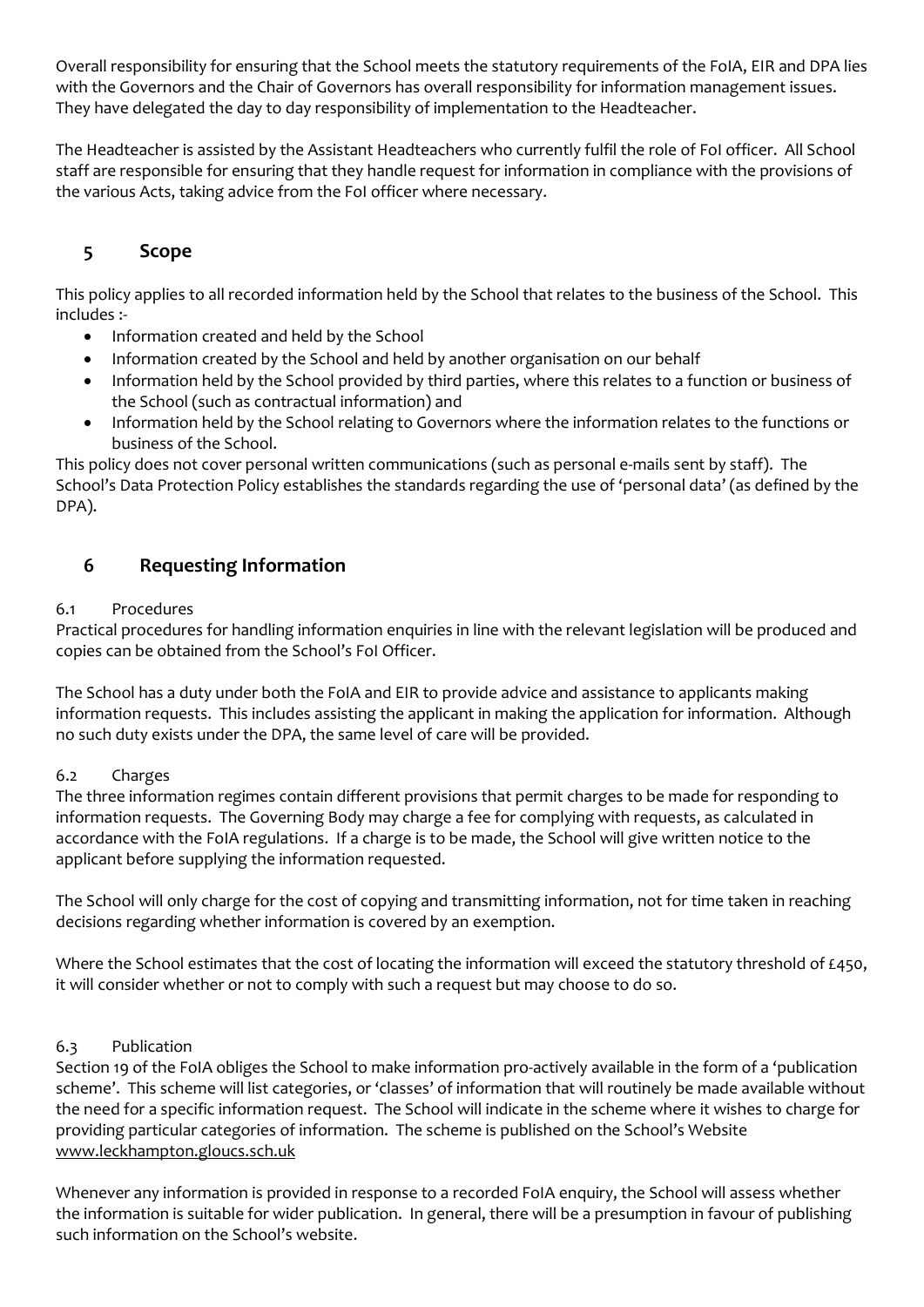# **7 Withholding Information**

The Freedom of Information Act contains 23 exemptions whereby information can be withheld. There are two categories; absolute and non-absolute. The School will only withhold information if it falls within the scope of one or more of these exemptions.

Where an absolute exemption applies, the School can automatically withhold the information. However, where the exemption is non-absolute the information can only be withheld where the School decides that the public interest is best served by withholding the information. Certain exemptions also contain a 'prejudice test', which means that the exemption can only be claimed if disclosing the information would prejudice the interest protected by the exemption.

The School will only withhold information covered by the exemption. Complete files or documents will not be withheld just because part of the information is covered by an exemption.

The School will only apply an exemption where it has reason to believe that prejudice might occur to the interest protected by the exemption. In addition, wherever a 'public interest' exemption is being considered, the School will only withhold that information which it can demonstrate that the public interest will be best served by withholding. When considering withholding information under a non-absolute exemption the School will take into account whether the release of the information would:

- Promote further understanding of current issues of public debate;
- Promote the accountability of decisions taken by the School and the spending and allocation of public money;
- Bring to light matters of public safety;
- Allows the public to understand and challenge decisions made by the School
- Be otherwise in the public interest.

Where information is withheld under an exemption in most cases the reason behind the decision will be made clear to the applicant, citing the exemption under which the information is being withheld. The applicant will also be given details of the right to challenge the decision through the School's Governing Body and the right of appeal to the Information Commissioner's Office.

Where a staff member plans to apply an exemption, he/she will consider whether other schools hold similar information. If this is considered likely, he/she may contact the relevant school(s) to ensure that a consistent response is provided to the applicant.

The School will also refuse to supply information under the FoIA, where the request is considered 'vexatious' or 'repeated' and under the EIR, where the request is considered 'manifestly unreasonable'.

# **8 Releasing a third party's information**

Where, in response to a request, information belonging to a third party (either an individual or other organisation) has to be considered for release, the staff member that received the request will seek input from the FoI officer prior to the release of the information.

The release of third party information will be considered carefully to prevent actions for breach of confidence or, in the case of living individuals, breaches of the DPA. Both the EIR and FoIA permit information to be withheld when its release would breach the provisions of the DPA.

When the requested information relates to a living individual and amounts to 'personal data' as defined in the DPA, its disclosure could breach the DPA. Therefore the release of third party personal information relating to living individuals will be considered in accordance with the data protection principles and, in particular, the 'third party' provisions of the DPA.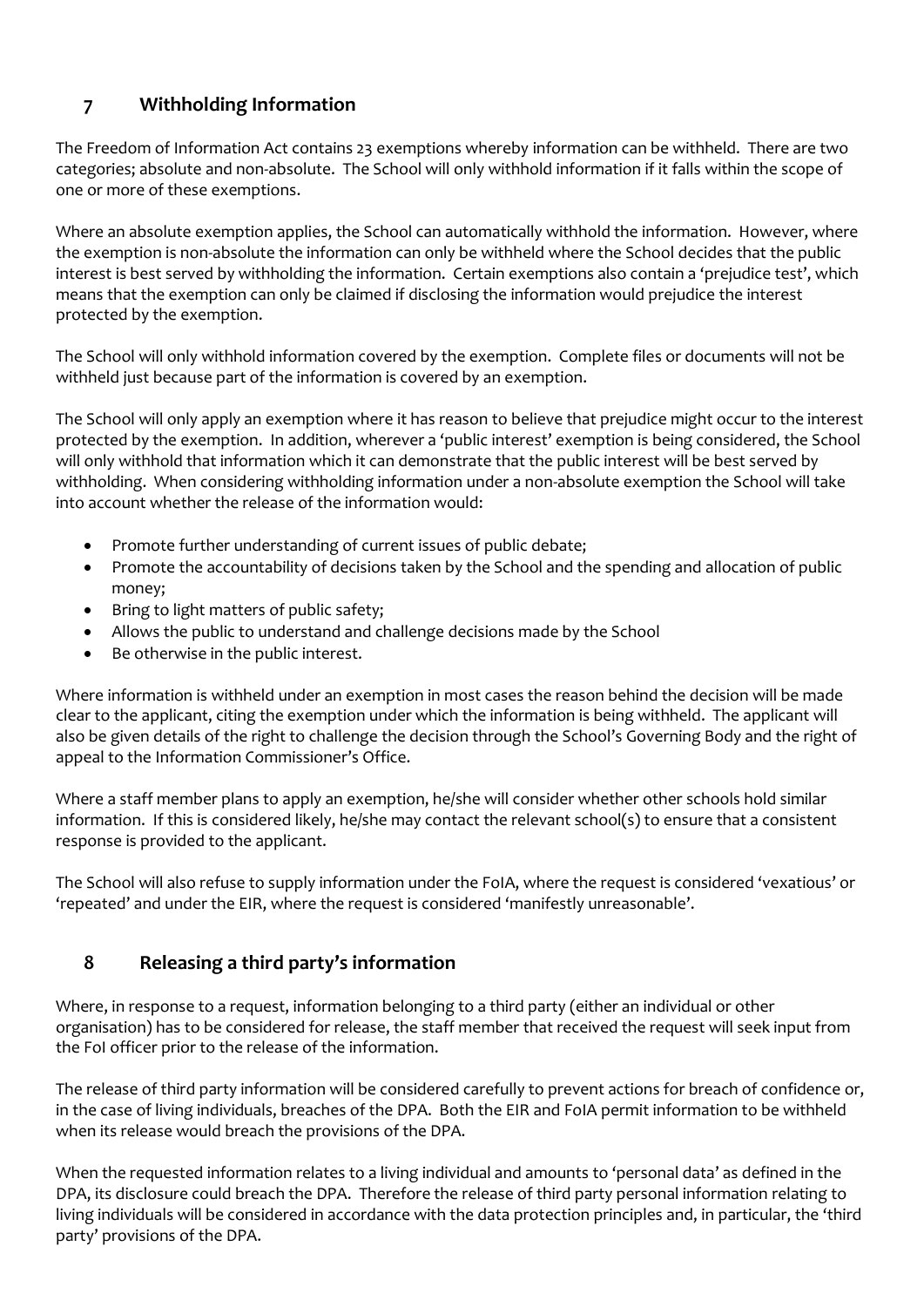Where appropriate, the School will contact the individual to ask for permission to disclose the information. If consent is not obtained, either because it was not considered appropriate to approach the third party or the third party could not be contacted or consent is refused. The School will then consider if it is reasonable to disclose the information, taking into account:

- Any duty of confidentiality owed to the third party
- The steps taken to seek consent
- Whether the third party is able to give consent and
- Any express refusal of consent

The decision to disclose third party information will also take into account the impact of disclosure on the third party, relative to the impact on the applicant of withholding the information. Where the third party has been acting in an official, rather than private capacity, the School will be minded to disclose the information, although decisions will be made on a case by case basis.

Where the information relates to a staff member the provisions of the DPA will still apply in many circumstances but the nature of the information will influence the School's decision whether to release the information. Where the information relates to a matter clearly private to the individual, e.g. a disciplinary hearing, the information will almost certainly be withheld. However, where the information relates to the member of staff acting in their official capacity, e.g. an expenses claim, the information will normally be released. The exemption relating to the release of a third party's personal data will not be used to withhold information about administrative decisions taken by the School.

As the DPA only relates to living individuals, the exemption relating to Data Protection under both the EIR and FoIA will not apply to information held about the deceased. Where the request might be controversial, the staff member will seek input from the FoI officer who will take advice from the Governing Body where necessary.

Where the third party is an organisation, rather than an individual, the provisions of the DPA 1998 will not apply. The School will consider consulting the third party concerning the release of their information where:

- The views of the third party may assist the School to decide whether an exemption under the Act applies t the information and
- In the event of the public interest test being applied, where the views of the third party may assist the School to make a decision relating to where the public interest lies.

Consultation will not be undertaken where:

- The School will not be disclosing the information due to some valid reason under the Act
- The School is satisfied that no exemption applies to the information and therefore cannot be withheld; or
- The views of the third party will have no effect on the decision e.g. where there is other legislation preventing disclosure.

Where input from a third party is required, the response time for the request remains the same. Therefore it will be made clear to the third party at the outset that they have a limited time for their views to be provided and that where responses are not immediate, the decision to disclose may have to be made without their input in order for the School to comply with the statutory time limits dictated by the legislation.

The School will endeavour to inform individuals and organisations submitting information that the information might be released following an information request and, where appropriate, will provide the supplier of the information opportunity to request confidentiality or supply reasons as to why the information should be treated confidentially.

# **9 Information held within contracts with the School**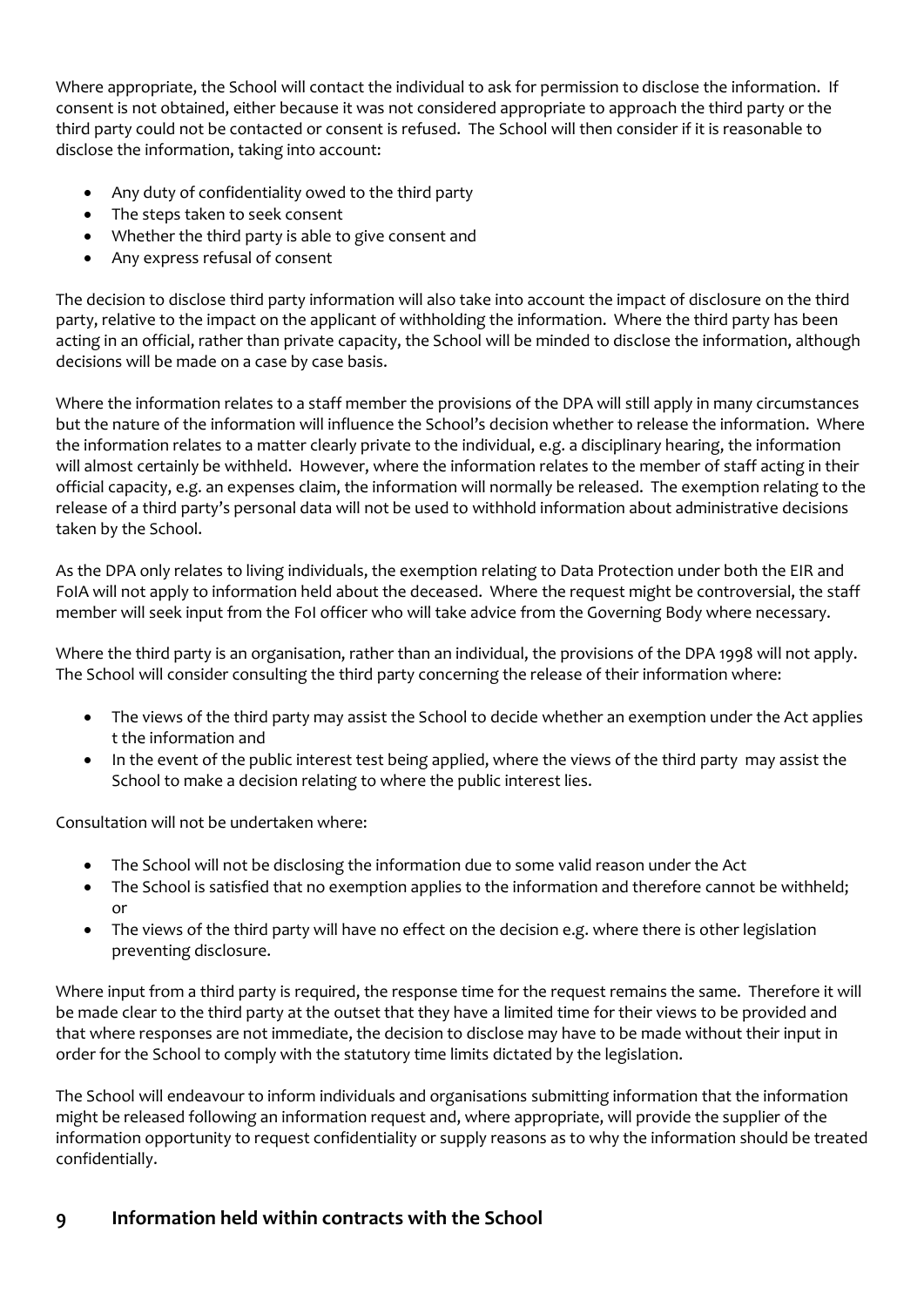Any contractual information, or information obtained from organisations during the tendering process, held by the School are subject to the provisions of the FoIA and EIR. Whenever the School enters into contracts, it will seek to exclude contractual terms forbidding the disclosure of information beyond the restrictions contained in the legislation. A standard form of wording will be included in contracts to cover the impact of FoIA and EIR in relation to the provision of information held in contracts.

The School can withhold contractual information where its disclosure under either the FoIA or EIR could be treated as actionable breach of confidence. Where the School intends to include non-disclosure provisions in a contract, it will agree with the contractor a schedule of the contract that clearly states which information should not be disclosed.

The School will only agree to enter into confidentiality clauses where the information accepted in confidence, a further exemption specifically under FoIA may be relevant, relating to commercial interests. This exemption is subject to a 'public interest' test. Whenever the School has to consider the release of such information, it will contact the relevant organisation to obtain its opinions on the release of the information and any exemptions they may think relevant. However, the School will make the final decision relating to the disclosure of the information.

The School can also withhold information contained in contracts where any of the other exemptions listed in the FoIA or EIR are appropriate, although information will only be withheld in line with the School's Policy on the use of exemptions. All future contracts should contain a clause obliging contractors to co-operate fully and in a timely manner where assistance is requested in responding to an FoIA or EIR request.

# **10 Complains Procedure**

Whenever the School withholds information under an exemption, or for any other reason, it will inform the applicant of their right to complain about the decision through the School's complaints procedure and of the right of appeal to the Information Commissioner. Any complaint received will be dealt with in accordance with the School's complaints procedure as detailed in its Complaints Policy. If the result of the complaint is that any decision to withhold information be overturned, this information be overturned, this information will be supplied as soon as possible.

# **11 Requests made under the Data Protection Act**

The Data Protection Act entitles an individual to his or her 'personal data'.

The parental right to receive information pertaining to the 'educational record' of their child should continue to be administered under the Education (Pupil Information) (England) Regulations 2000. Whenever a request for personal data is received and is not covered by these regulations, the request will be administered in accordance with the relevant section of the School's FoIA operating procedures.

Whenever a request is made under the DPA for personal data, the School will provide the applicant with the relevant information contained within the files relating to that individual that is accessible under both the DPA and FoIA, subject to any exemptions.

Where it is not possible to remove third party information without rendering the response useless to the individual, the provision of third party information will be considered in line with section 7 of this policy regarding the disclosure of third party information.

The DPA contains the provision for numerous types of exemption. Therefore, whenever a member of staff is considering applying an exemption, he/she will seek the opinion of the FoI officer.

# **12 Illegal actions**